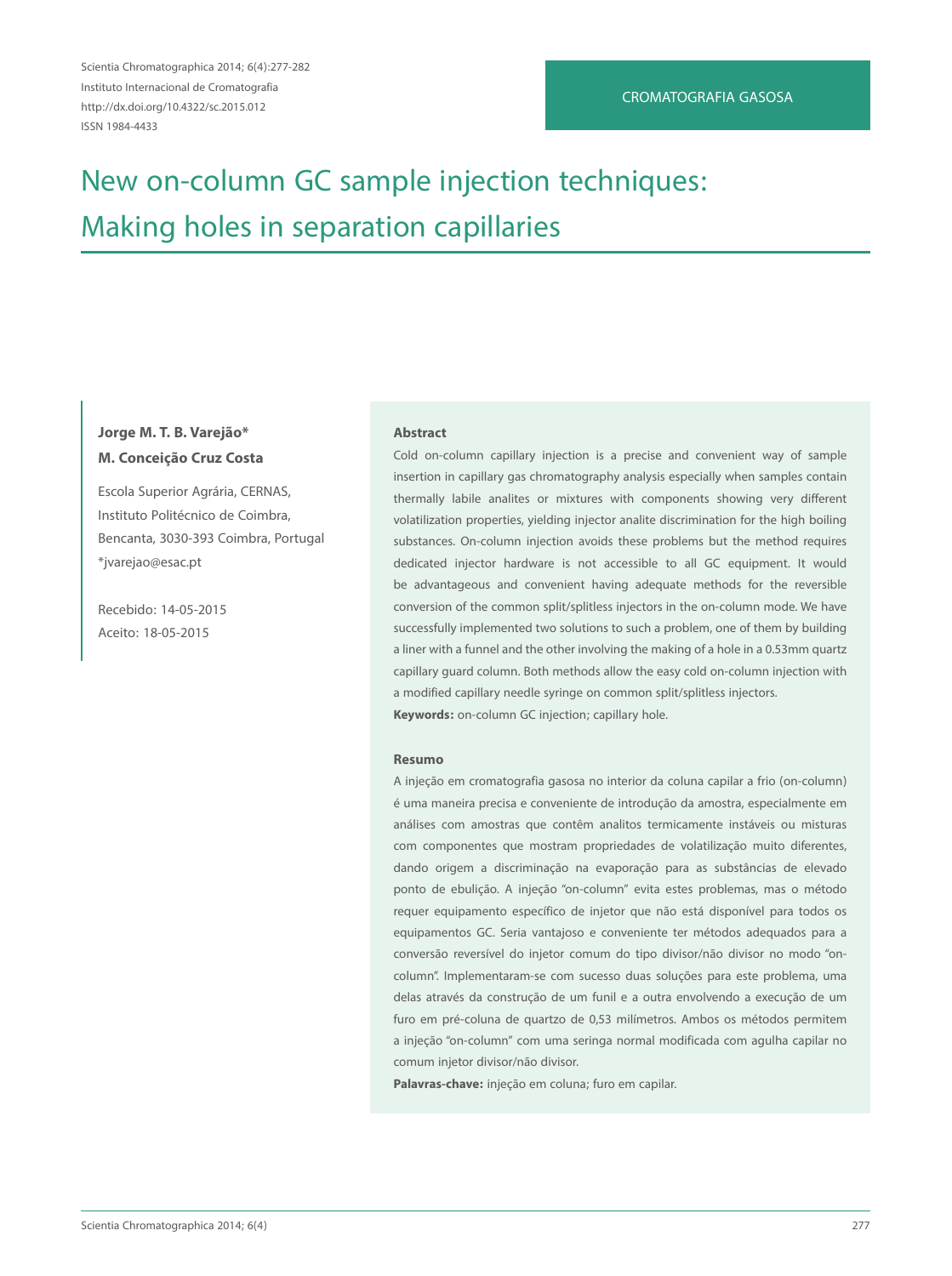#### **1. Introduction**

Gas chromatography (GC) methods such as biodiesel composition or waxes in olive oil analysis are methods that require the use of the cold on-column injector. In this and other techniques that use as separation medium capillary columns such as capillary electrophoresis (CE) the sample injection is a difficult operation taking in account the need of precise sample introduction inside the small bore tube capillaries.

In cases where the sample components can be thermally vaporised in equal conditions and without degradation, the use of the common split/splitless injector is adequate. But if mixture contains components with a large range of boiling points, difficulty in using this injector arises because of the different vaporization rate of the components leading to analite discrimination, resulting in an analysis enriched in the low boiling components[1]. Techniques envised to diminish this problem were developed but are of difficult practical implementation with normal gas chromatographs $^{[2]}$ .

These effects can be overcome by depositing the sample mixture inside the capillary wall at low temperatures, which constitutes the so called cold oncolumn injection method<sup>[2-4]</sup>. The technique is challenging since the sample has to be placed inside the very small bore capillary tube. Commercially there exist such injector to adapt to specific GC, but often such type of injector is not available for the equipment existent in laboratories.

We aim the implementation of the biodiesel and wax in olive oil analysis methods which requires the cold on-column injector, but the suitable hardware was not commercially available for our laboratory GC's. We have made modifications based on the common split/ splitless GC injector that allow the cold on-column injection. Both approaches involve the correct alignment of a modified capillary needle syringe into the interior of a large bore 0.53 mm capillary guard column, to make the desired sample deposition inside the tube wall. The method involves minor modifications on common split/ splitless injectors and does not involve any change on

gas connections, turning easily the reversible change of injector type. The first approach was developed by designing a special feature funnel liner which can make the correct alignment of the syringe needle to the interior of the capillary. Some difficulties with this technique led us a consider a second approach which consists of placing the top end of the 0.53 mm capped capillary guard column in a position above the GC rubber septum to ensure easy needle insertion and making a hole in the same guard column in a position inside the injector to allow the normal carrier gas flow. These methodologies were successfully assayed with analysis of synthetic and authentic biodiesel samples under the conditions described in the EN 14105 method<sup>[5-6]</sup>.

## **2. Experimental**

#### **2.1. Reagents**

Solvents, n-hexadecane and N-Methyl-N- (trimethylsilyl) trifluoroacetamide (MSTFA) were purchased from Sigma-Aldrich and were used as received.

### **2.2. Equipment**

GC analysis were carried out on a Varian 3900 chromatograph fitted with a split/splitless injector trough methods 1 and 2 (see Results). In both injection methods the column set was built up by connecting an uncoated deactivated column gap (2.5 m x 0.53 mm i.d., Phenomenex) to the analytical column (Phenomenex Zebron ZB-5HT; 15 m x 0.32 mm id, df = 0.25  $\mu$ m), carrier helium at 80cm/s; "split" flow at 10 mL/min, oven program: initial temperature of 50ºC and then ramp at 12ºC min to 380ºC and hold for 10 min; detection with flame ionization detector at 390ºC. Injector was maintained at low temperature (50ºC). The columns were connected trough a GC universal quartz capillary column union (Phenomenex AGO-4716). On-column 1µL samples were injected trough a 10 µL replaceable needle syringe (SGS) to which a 20 cm x 0.20 mm i.d. (o.d. of approximately 0.32 mm) fused silica capillary was adapted as a needle and fixed through a piece of silicone rubber and a spring (See Figure 1-c).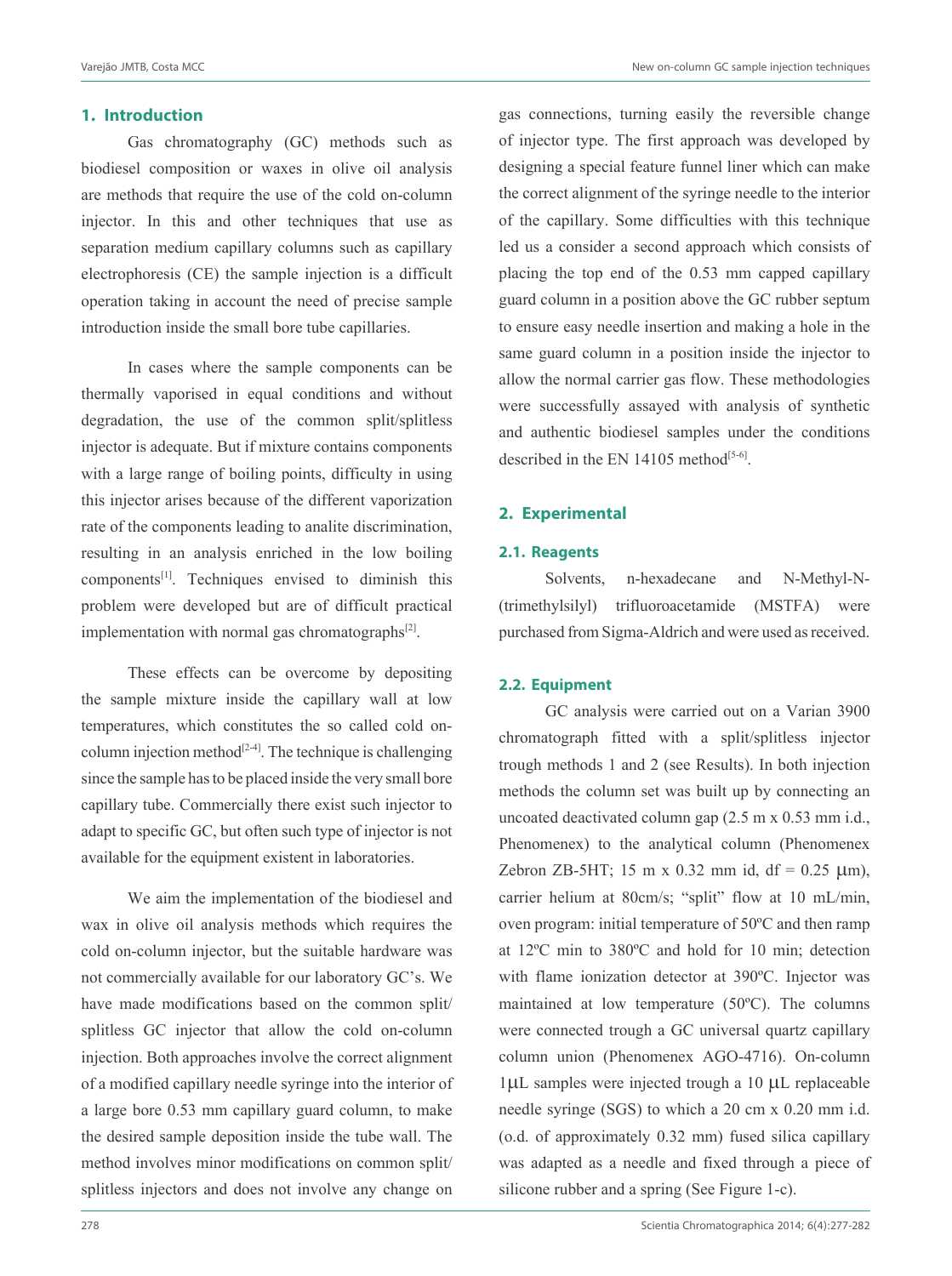#### **2.3. Sample preparation**

100 mg of waste oil biodiesel was derivatized with 100  $\mu$ L of N-Methyl-N-(trimethylsilyl) trifluoroacetamide (MSTFA) for 10 min at ambient temperature in a closed 10 mL vial. After the period of time, 5 mL of n-heptane was added and the solution is ready for injection.

### **3. Results and Discussion**

The normal split/splitless modifications here described involves the use of an empty deactivated guard column (1-2 m of 0.53 mm quartz capillary tube) as a ground to do the on-column injections. The relatively large bore guard column allows that a modified syringe needle can enter inside the 0.53 mm tube which allows the sample deposition in the guard column tube.

For the process to be successful it has to be a very good alignment in the insertion of the small bore capillary needle syringe inside the larger capillary, under normal gas flow conditions existent inside injector. The first technique assayed was by making a liner with a small funnel inside, a system capable of capillary syringe needle orientation to interior of the guard column (see Figure 1-a). The funnel is cut in such a way that the guard column capillary quartz tube end (polyimide free) has a precise contact inside the funnel bottom (see Figure 1-a). Three holes in the body of the funnel allow the normal "split" flow (position 6, Figure 1-a) which is optional but in our case was maintained for removing eventual solvent/ analites in injector as can occur on sample vaporisation reflux or air which can enter in the process the needle insertion/retraction. A similar approach can be made



**Figure 1.** a) On-column injector made with a glass liner consisting in a glass funnel with three small holes (6) to allow the normal split flow. The polyimide free 0.53mm i.d. capillary adjusts to the bottom of the funnel; b) On-column injector made with a 0.53mm capillary to which a partial cut (3) was made at 4 cm of the front end and mounted it trough the septum injector (2). A silicone cap (1) at the top of the capillary maintains the injector under pressure and is removed to allow a convenient syringe capillary needle insertion. Normal split flow passes trough (4) to (5); c) Modified capillary needle syringe (not to scale).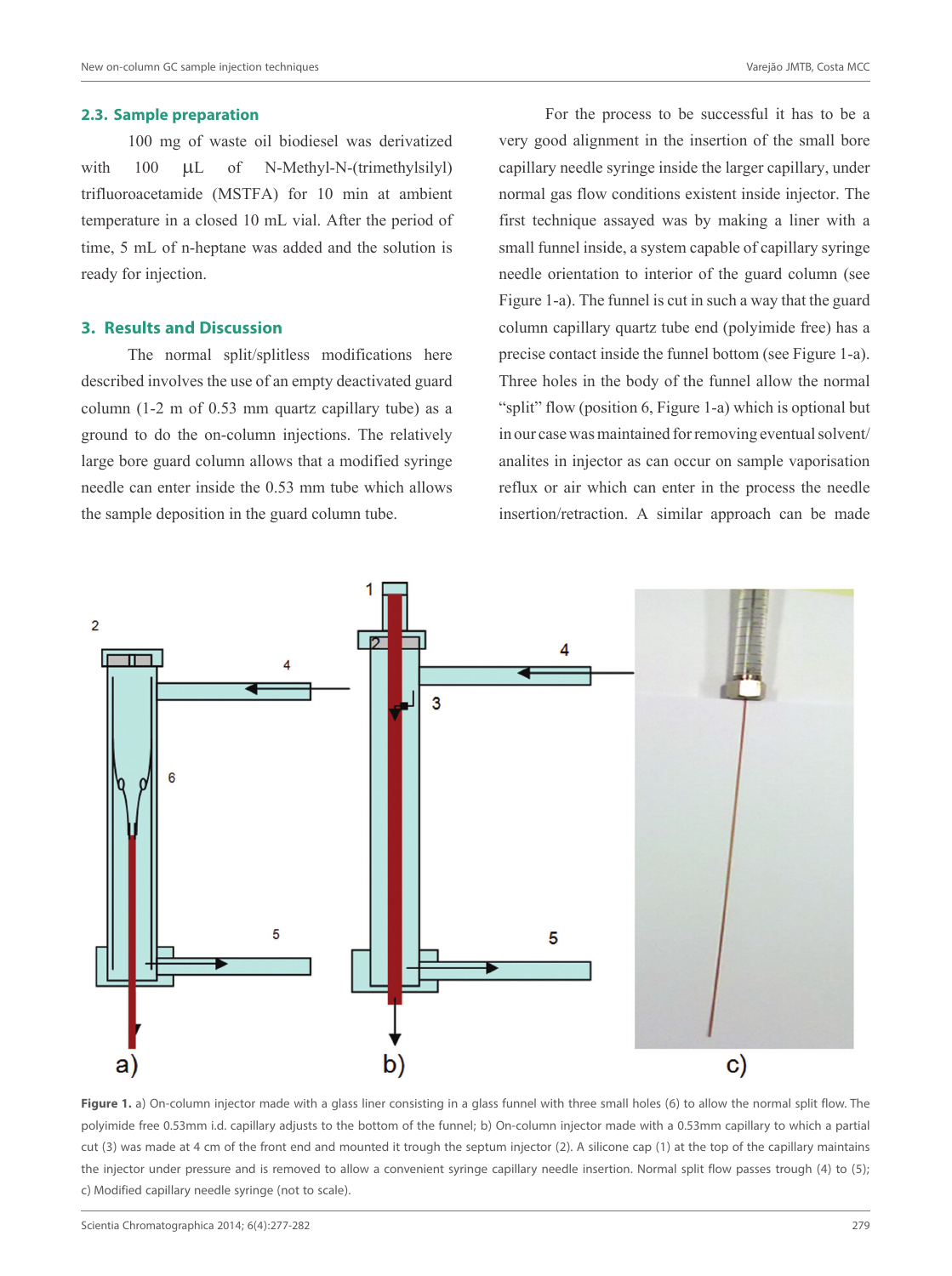

**Figure 2.** Photograph of one 0.53mm capillary guard column with a cut. To facilitate visualization the outer polyimide layer was burnt and an iron wire was inserted through the hole.

with a liner commercially available, the Uniliner from Restek or the Shimadzu simple on-column solution $[4]$ , but with these the normal split flow is not possible. One of the advantages of this method is the easy exchanging to normal split/splitless mode, possible with minimal hardware and settings modification which consist in a simple liner exchange.

The cold on-column injections were successful with this method but a difficulty sometimes arouses in the injection process caused by physical obstruction of the syringe needle in contact with the capillary guard column top end. This occurs due to conflicting alignment of both capillary ends and means that the adequate funnel build-up is difficult to make. Because of this problem we study a potential alternative way to carry out the desired on-column GC injection.

As a second approach to turn possible the needle insertion in the medium bore guard column we have placed the guard column top end, with a silicone cap (see below), in a position above the rubber septa to allow easy needle insertion with the modified capillary syringe referred earlier (Figure 1-b). However the carrier gas must enter the column by some way. The making of a small cut in the 0.53 mm i.d. capillary guard-column at a distance of 4-5 cm from the column front end was the solution (see position 3, Figure 1-b). The cut forms a hole which is positioned inside the injector and allows the normal carrier gas flow trough the column. The "split" flow is as usual adjusted by a valve connected at the base of the injector for adjusting head pressure. This flow is optional and in our case was maintained for removing any reflux that can occur during the injection sequence (see below). This system requires closing and opening the top of the column, for injection purposes. This was easily achieved with a silicone rubber septum which is placed/ removed in the column top end usually by inserting it a few millimetres. The method proved to seal adequately the column top and was fully verified in a number of tests, done with the GC electronic pneumatic control (EPC) head pressure system. The head pressure stability during open/close events was without any problems in the range of head pressures usually found in GC injectors (50-250 KPa).

Since in the injection process the syringe is inserted trough the capillary top from which the cap is removed the carrier flow divides at the capillary hole to outside and to the column, what turns possible the carrier gas/injected sample to back flush. To avoid or diminish this possibility the injection syringe uses a capillary needle with at least 20cm. With such syringe needle we never have found any troubles in chromatogram resolution or loss of sensibility.

The possibility of making a cut in a very brittle and fragile material such as glass or quartz capillary was doubtful at the first glance, but after some training we have worked out a way of doing it, as it can be seen in Figure 2. The cut was made with a high speed silicon carbide abrasive disk slowly approaching the capillary tube. One of the problems was to known if such a delicate spot in the column does not turn it so fragile that it cannot be handled. Since the polyimide coating remains at the cut boundary in ours experience the capillary tube with a hole showed enough stability to allow a high number of syringe insertions, but careful must de draw in handling and inserting the guard column in GC injector for the risk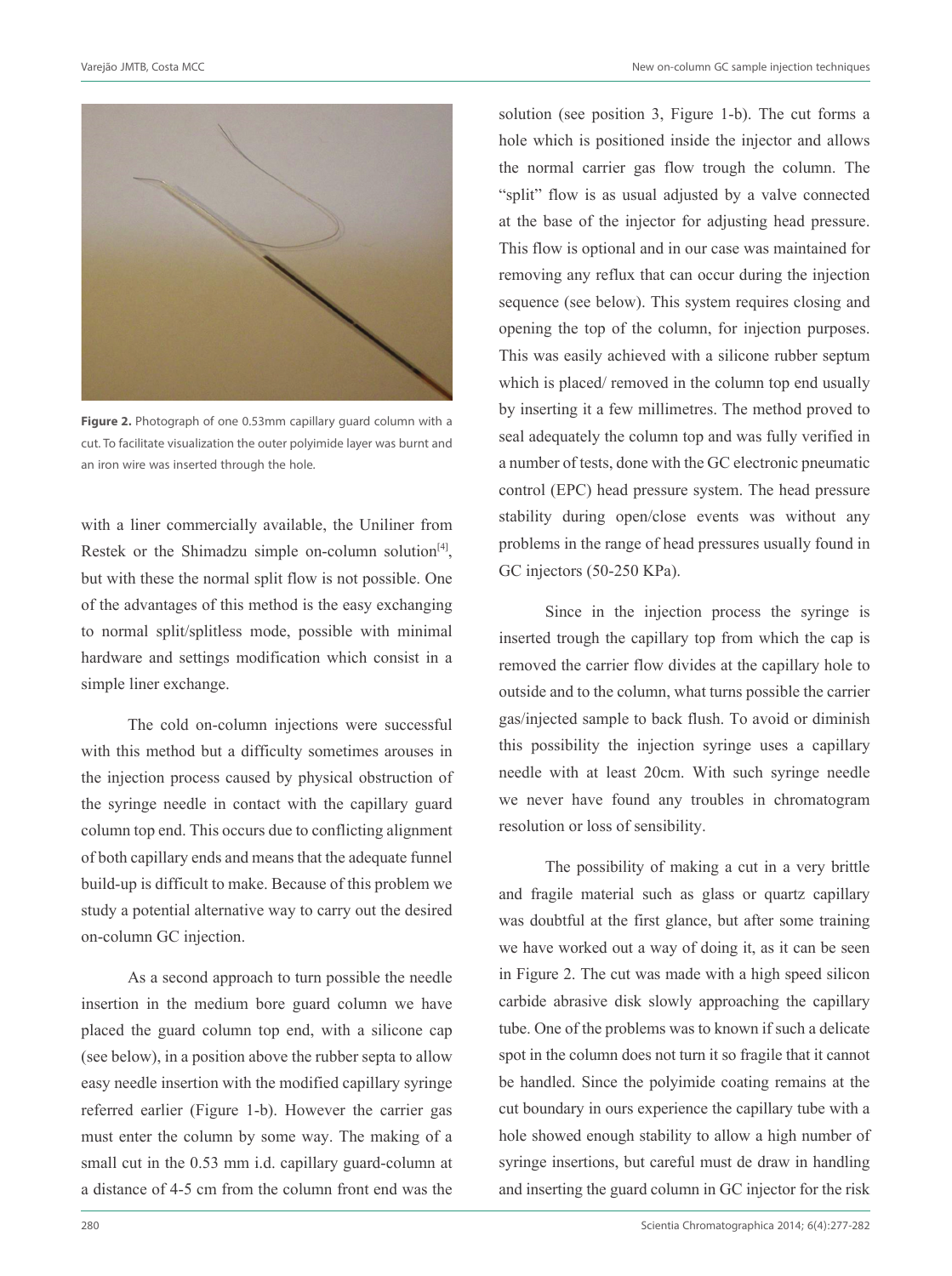

Figure 3. On-column injection of 1LLL waste oil biodiesel derivatized with N-Methyl-N-(trimethylsilyl) trifluoroacetamide (MSTFA) Conditions: See Experimental section.

of broke. Especially important is not making any bending forces which tend to break the capillary. In future we will try do visualize a way to reinforce the spot, namely by adding polyimide coating to the new cut surfaces. The possibility of making a hole through chemical attack (e.g. fluoridric acid) is another possibility under scrutiny that potentially lead to a not so fragile spot.

Preliminary repeatability studies were made by consecutive injections of hexadecanoate and octadecenoate methyl esters mixture (12% and 88%, v/v; respectively) from synthetic biodiesel sample in the presence of hexadecane as internal standard using the modified funnel liner described above. Peak area relative standard deviation values (%RSD) yielded for hexadecanoate and octadecenoate methyl esters were  $\%RSD = 14.6$  and 8.8, respectively (n = 5). Under these conditions a chromatogram example of waste biodiesel analysis is presented in Figure 3. These are good results which show the ability of this solution as a cold oncolumn injection mode. A more complete study of the precision and repeatability of these injections methods

in wax analysis in olive oil are under way and will be published elsewhere.

### **4. Conclusions**

The simple and reversible modification of the normal split/splitless GC injection system was made by two methods allowing the cold on-column injection technique for dedicated methods, e. g. biofuels or wax in olive oil analysis. Both methods allowed a simple and convenient cold on-column sample GC injection. The method using a hole is very simple and was the best preferable choice in our experience.

The possibility of making holes in quartz capillaries was demonstrated and opens news vistas of using them in other analytical techniques, in our opinion it could turn possible an easy sample injection in Capillary Electrophoresis (CE) technique.

In future developments we will try to accesses a method of capillary cut reinforcement trough polyimide coating.